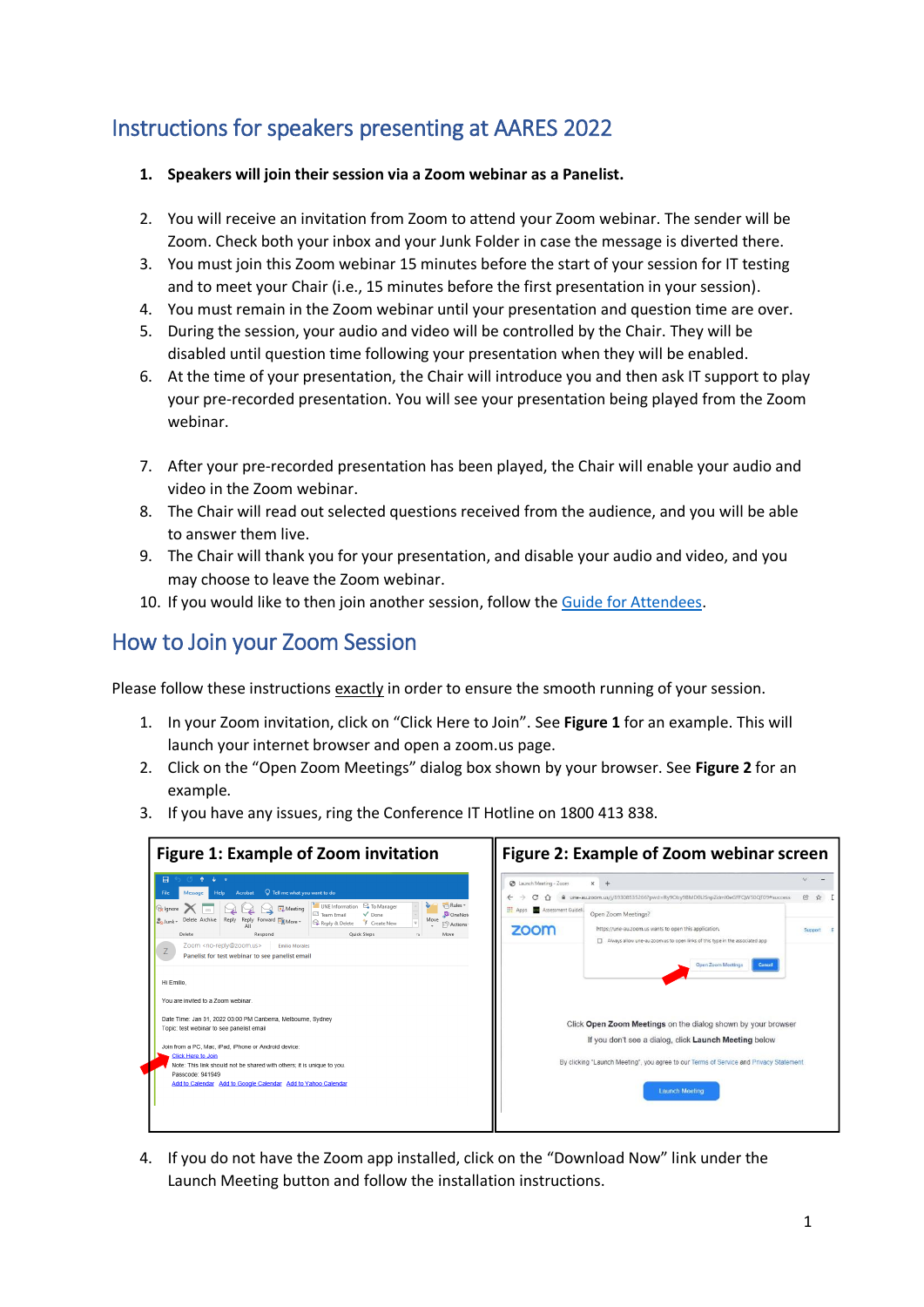If you would like to Tweet about the session ahead of time, use hashtag #AARES2022. The AARES Twitter account is @AARES\_Inc.

## To view the Q&A in Whova (optional)

**This step is optional** because the Chair of your session will monitor the Q&A and read the questions from the audience out to you. However, if you want to follow the Q&A yourself, you will need to log into your session in Whova using a second screen or a different device.

Please follow these instructions exactly.

- 1. Ensure you use Google Chrome.
- 2. Go to [https://aares2022.events.whova.com](https://aus01.safelinks.protection.outlook.com/?url=https%3A%2F%2Faares2022.events.whova.com%2F&data=04%7C01%7Clmorales%40myune.mail.onmicrosoft.com%7C1aabab70c2b94687b76308d9da3c8bef%7C3e104c4f8ef24d1483d8bd7d3b46b8db%7C0%7C0%7C637780775845996053%7CUnknown%7CTWFpbGZsb3d8eyJWIjoiMC4wLjAwMDAiLCJQIjoiV2luMzIiLCJBTiI6Ik1haWwiLCJXVCI6Mn0%3D%7C3000&sdata=ld2FreD%2BjwbwzJvXhc1m%2FXDECmzde8uSSsWOLKb%2FpXE%3D&reserved=0) or click on "JOIN THE CONFERENCE" on the Conference website [here.](http://aares2022.org.au/) You should have already created an account in Whova using the email address that you registered with. See **Figure 3** for the Whova login page.
- 3. Click on the Agenda tab on the left-hand panel. See **Figure 4**.



4. The Full Agenda will appear for each day of the conference with session details. See **Figure 5**.

| Figure 5: The Full Agenda has session details for every day |                                                                                                                                |                                 |                                                                                         |                           |                           |                         |  |
|-------------------------------------------------------------|--------------------------------------------------------------------------------------------------------------------------------|---------------------------------|-----------------------------------------------------------------------------------------|---------------------------|---------------------------|-------------------------|--|
| <b>Ulhova</b><br>Whova Guides -                             | Organizing your own event?                                                                                                     |                                 |                                                                                         |                           |                           |                         |  |
| The 66th Annual AARES Conference<br>Feb 7 - 11, 2022        |                                                                                                                                |                                 |                                                                                         |                           | ponsor level<br>Principal | <b><i>Craw</i></b> Cray |  |
| <b>备 Home</b>                                               | Filter by tracks                                                                                                               | ٠                               | Q Search session name, location, or speaker name.                                       |                           |                           |                         |  |
| <b>曲 Agenda</b>                                             |                                                                                                                                |                                 |                                                                                         |                           |                           |                         |  |
| Sessions                                                    |                                                                                                                                | <b>Full Agenda</b><br>My Agenda |                                                                                         | <b>Rehearsal Sessions</b> |                           |                         |  |
| <b>Speakers</b><br>Speed Network                            |                                                                                                                                | Tue<br>Feb 8                    | Wed<br>Feb 9                                                                            |                           | Thu<br>Feb 10             | >                       |  |
| ത<br>忠 Attendees<br>Community                               | 9:30 AM                                                                                                                        |                                 |                                                                                         |                           |                           |                         |  |
| 图 Messages<br>m <sup>o</sup> Photos                         | Opening<br>9:30 AM - 10:00 AM<br>Speakers: Shane Filtraimmons                                                                  |                                 |                                                                                         | <b>View Session</b>       | 菌 Add to My Agenda        |                         |  |
| Exhibitors &<br>贝<br>$\rightarrow$<br>Sponsors              | 10:00 AM                                                                                                                       |                                 |                                                                                         |                           |                           |                         |  |
| .i. Leaderboard<br><b>E</b> Resources                       | Keynote<br>Keynote 1: Food prices and the affordability of healthy diets<br>10:00 AM - 11:00 AM<br>Speakers: William A Masters |                                 |                                                                                         | <b>View Session</b>       | 菌 Add to My Agenda        |                         |  |
| Feedback to Whova                                           | 11:00 AM                                                                                                                       |                                 |                                                                                         |                           |                           |                         |  |
| Organizer Tips<br>About Whova                               | Keynote                                                                                                                        |                                 | Keynote 2: Adapting to climate change in an uncertain future: the role for agricultural |                           |                           |                         |  |